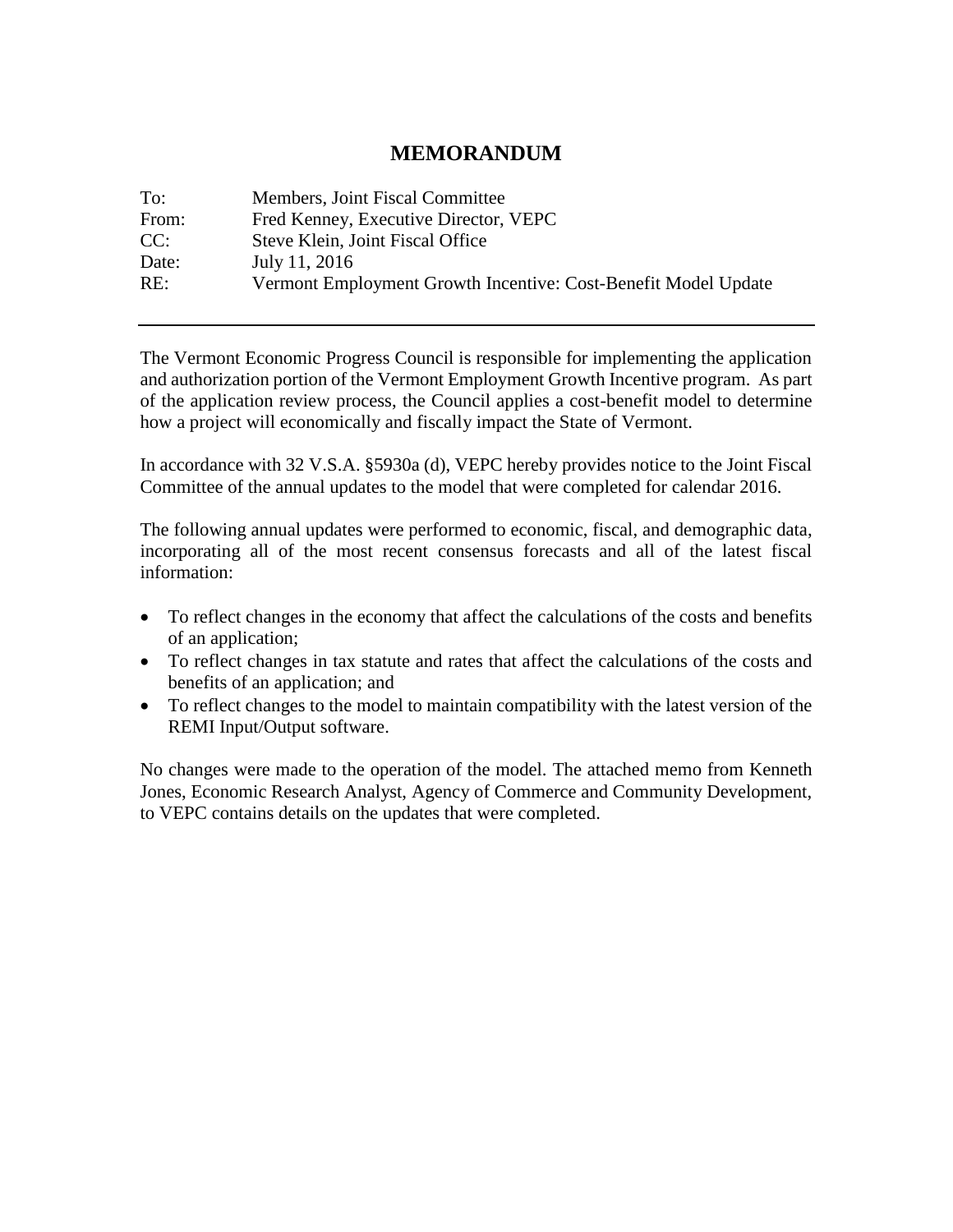To: Fred Kenney, Executive Director, Vermont Economic Progress Council From: Ken Jones

**Date:** July 11, 2016

Re: Annual Update: Fiscal Cost-Benefit Model, Calendar Year 2015

## **I. Background**

The completion of calendar year 2015 marks the ninth full year of operations for the Vermont Employment Growth Incentive (VEGI). VEGI is the current economic development incentive program overseen by the Vermont Economic Progress Council (VEPC). VEPC has provided oversight for the state's economic development incentive programs since 1999 when the Economic Advancement Tax Incentive (EATI) program was passed by the Vermont General Assembly. The EATI program was replaced by the 2006 General Assembly with the current VEGI program.

## **II. Purpose of Memorandum**

This memo is intended to document the process of the annual update of the VEGI model for use during calendar year 2016. As we have done in the past, changes in the economy necessitate annual updates of the VEGI analytical model in order to maintain the model's validity. Re-calibrating these models with new data prevents erroneous conclusions, as outdated assumptions and values of key indicators will undoubtedly lead to over-or under-estimation of the potential economic and fiscal impact of program incentives. As the Vermont economy continues on its labor market recovery from the recession of 2007-2009, the new long-term economic and fiscal consensus forecasts of the Vermont Joint Fiscal Office and the Agency of Administration continue to form the basis of the fiscal cost-benefit model assumptions and other parameters included in the model which apply to calendar year 2016. This annual update of the VEGI model incorporates all of the most recent consensus forecasts and all of the latest fiscal information available as of January, 2016 (e.g. the January 2016 Legislative-Administration Consensus Revenue Forecast approved by the Vermont Emergency Board on January 19, 2016). All of the key fiscal and demographic data in the model which informs the conversion from economic impact concepts into relevant fiscal data used in the cost/benefit scorekeeping have been updated.

As part of the annual update, a comprehensive review of model parameters, key economic assumptions, and mathematical calculations and formulas was also performed. Average annual industry growth rates were reviewed and discussed, and the 2010 numbers were retained because 2014 did not represent an end of a U.S. or Vermont business cycle.

Several years ago, the VEGI Technical Group determined that background growth rates would be updated only when the Vermont economy (and the U.S. economy) had completed an entire business cycle so that the background growth rates would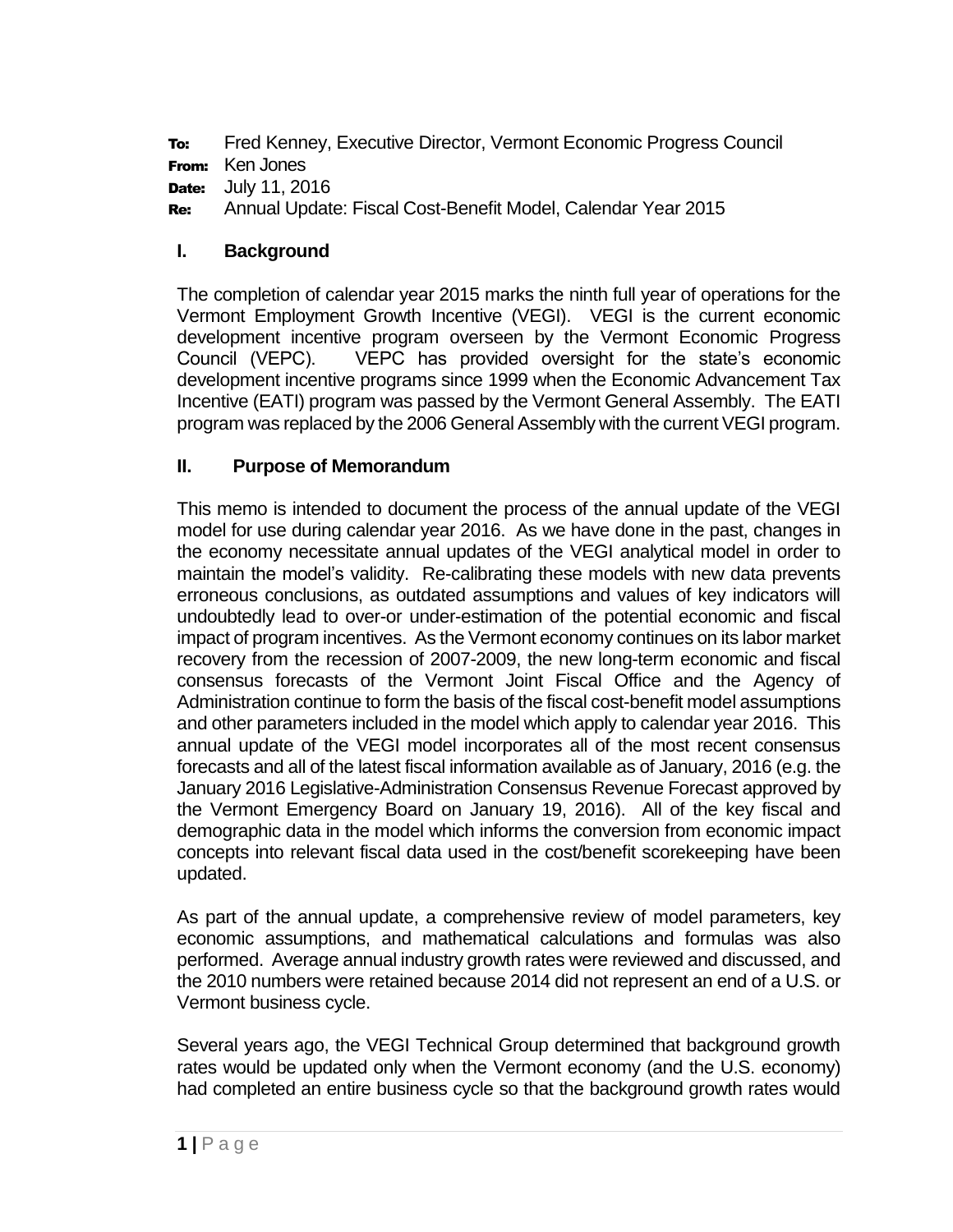not include any cyclical bias (e.g. they would therefore be "cyclically-neutral"). However, the very long duration of the current business cycle has resulted in the use of background growth rates that have almost universally overstated background growth. As required by §H.14 of Act 157 (2016), the VEGI Technical Working Group will be convened to determine the best method for updating the background growth rates to better reflect economic conditions. Options and recommendations will be presented to the Joint Fiscal Committee for consideration by January 15, 2017.

# **III. Standard Annual Model Updates**

## a. Firm Data Page

The basic components of the analysis are entered into this page. This basic information provides context to the calculations of the model, setting high-order calibrations in order to capture such important variables as industry classification and project location. On this page, the only edit was to change the application year from 2015 to 2016 to reflect the calendar year. As a dynamic variable, this change carried through to the rest of the model.

b. Project Data and Modular Settings Page:

The Project Data Page is where the specifics regarding number of jobs, total payroll, and capital investment expenditures proposed by the applicant's project are entered. This page also contains several statistics used in the various calculations of costs and benefits found throughout the model. The Modular Settings Page consists of support calculations metrics for some the data which flows through to the Project Data Page. The following is a list of the specific items updated on these pages which are consistent with all previous annual updates.

- 1. Property Value Inflator: The property value inflator is relevant to the calculation of an applicant's benefits to state revenue, specifically in the calculation of the effects on the Education Fund. It is used to measure the growth of property values resulting from an applicant's project. The difference between education fund revenues with and without the applicant's project is calculated. As has been the practice in past model updates, this figure was obtained from the most recent Consensus Forecast for Education Fund concepts of the Legislative Joint Fiscal Office and the Agency of Administration. The prior model's figures are updated with the new forecast figures. This statistic is used in conjunction with the Projected Statewide Grand List Growth Rate. The figure is used as a projected measure of growth of the statewide grand list and used in the calculations of changes in property values as a background rate growth.
- 2. Statewide School Tax Rate for Residential and Nonresidential Property: These metrics are used in the calculation of the revenue generated from the proposed project which will be contributed to the Education Fund Based on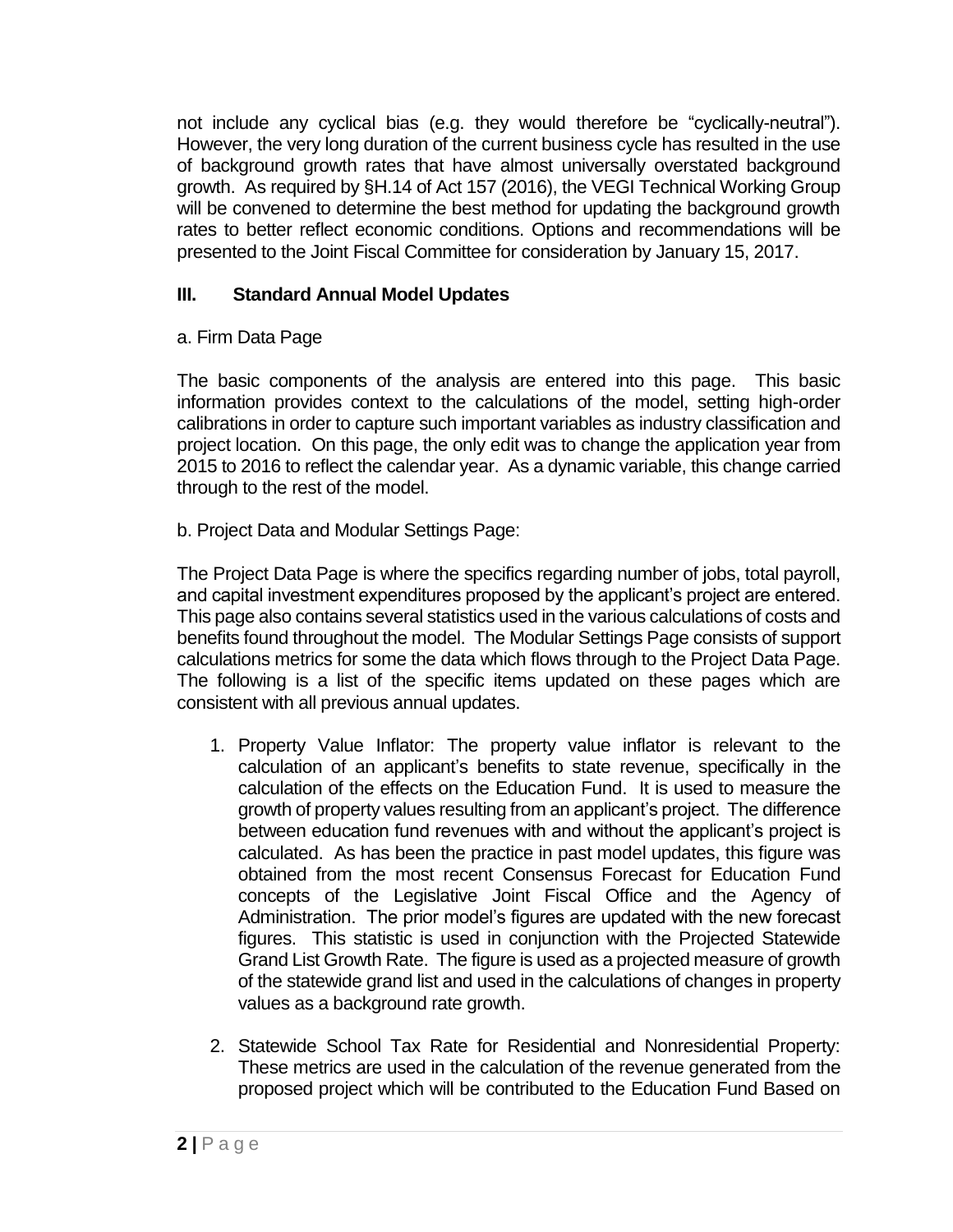both residential and nonresidential property improvements. The original data source for this update was the Vermont Department of Taxes (for fiscal year 2015).

- 3. State & Local Government Price Deflator: This figure is used in the calculation of various costs and benefits associated with an applicant's project. It is used in the formula which projects the growth of the various funds' costs and revenues forward in time. This figure was obtained from the same Consensus Forecast of the Legislative Joint Fiscal Office and the Agency of Administration referred to in #1 above.
- 4. Estimated per Student Grant, Estimated Special Education Per Equalized Pupil: These figures are used in the calculation of changes in education costs associated with the applicant's project. The figures are on a "per equalized pupil" basis and is used in conjunction with the changes associated in school age population related the applicant's proposed project. The data source for the near-term per pupil payment is the Vermont Department of Taxes with longer run forecast calculated exactly the same way as the Vermont Department of Taxes does for the near-term numbers using the consensus State & Local Government Price Deflator forecast by the Legislative Joint Fiscal Office and the Administration for the forecasted years as presented in #3 above.
- 5. Vermont Estimated Population: As this update takes place in an inter-censual year, the figure used in this update of the cost/benefit model is the population estimates for the state of Vermont embedded in the REMI input-output model. This figure is used when converting any of the data in the cost-benefit model into per capita figures.
- 6. FY General Fund Expenditures, FY Expenditures Fund Appropriations: These figures are used to calculate the changes in General Fund and Transportation Fund costs associated with the change in population related to an applicant's project in the most recent fiscal year. The figures are converted to a per capita basis and used in conjunction with the change in population associated with each applicant's project. The updated figures are obtained from the Vermont Department of Finance and Management and the Legislative Joint Fiscal Office.
- 7. Corporate Revenue/Nonfarm Supervisory Job: This figure is used to estimate revenues associated with a change in employment from an applicant's project. It relates levels of corporate income tax to a per job basis. This can then be used to estimate the incremental corporate income tax associated with a change in employment related to an applicant's project. This figure is obtained from the most recent total corporate tax revenue divided by the BEA's concept of employment data (and includes both full and part time jobs and also proprietors). The BEA employment series data is used as a predictor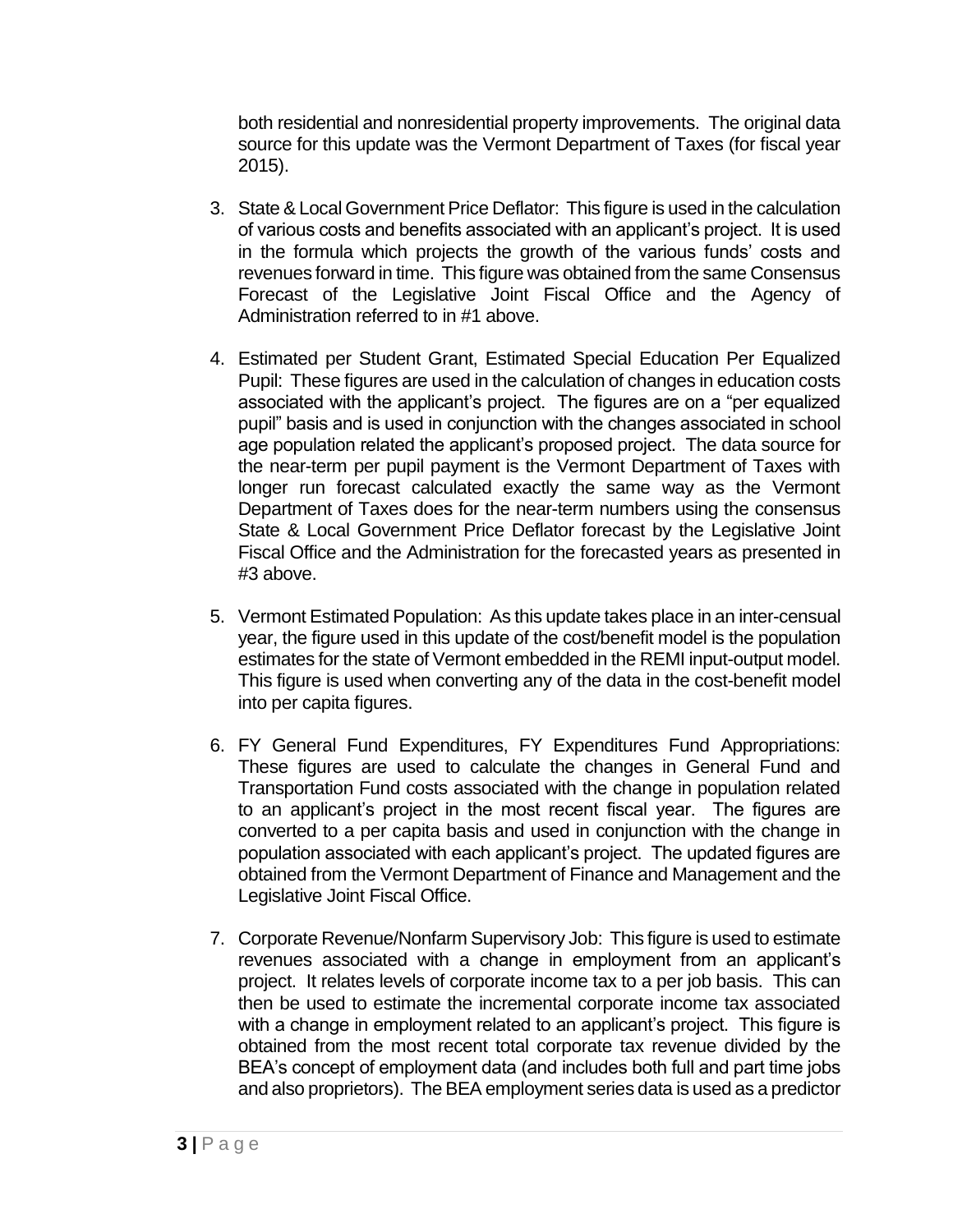of future revenues in the model and is preferred for this model since it is the most inclusive data for proprietors and workers in the farm sector.

- 8. Per Capita Other General Fund Revenues, Per Capita Other Transportation Fund Revenues: These figures are used to capture the 'Other' category for revenues found in the General and Transportation Funds. They are converted to a per capita basis and used in conjunction with the change in population associated with an applicant's project. The updated figure is obtained from the 2014 Calendar year tax revenues divided by the population.
- 9. State Personal Income Tax Rate, State Sales & Use Tax Rate, State Gas Tax Rate, State MVP&U Tax Rate, Background Statewide Education Property Tax Rate: These figures are used to determine part of the forecasted revenues over the forecast impact period from the new demand from an applicant's proposed project. They are applied to the changes in consumption associated with an applicant's project to yield projected incremental tax revenues. These figures are obtained from the most recent fiscal year data available on total taxes received. These data are then applied to various REMI consumption items to complete the bridge between REMI economic output data and the state's fiscal cost-benefit concepts.
- c. REMI Economic Output Page

In addition to being the recipient of the output of the REMI input/output model, there are several embedded REMI control variables which are updated as part of the annual model review. Consistent with the previous year's updates, the equilibrium data from the REMI control is updated for the year of application. These variables include several consumption related factors such as overall consumption, general price indices, as well as specific price indices by consumption category.

d. Qualifying and Non-Qualifying Jobs & Wages Pages

As a result of the change in the model's base year from 2015 to 2016, the lookup function which finds the REMI input-output anticipated level of compensation by industry was updated to ensure accurate future wage levels were taken into account. Additionally, the model was updated to accept two VEGI Qualifying Wages, determined by company location, due to amendments contained in §G.2. of Act 51 of the 2015 Legislative Session,

e. Present Value Calculations Page

This page calculates the present value of the total benefits and costs associated with a project. The updated present value discount rate was obtained from the analysis of the three year moving average of the Bond Buyers Index: General Obligations